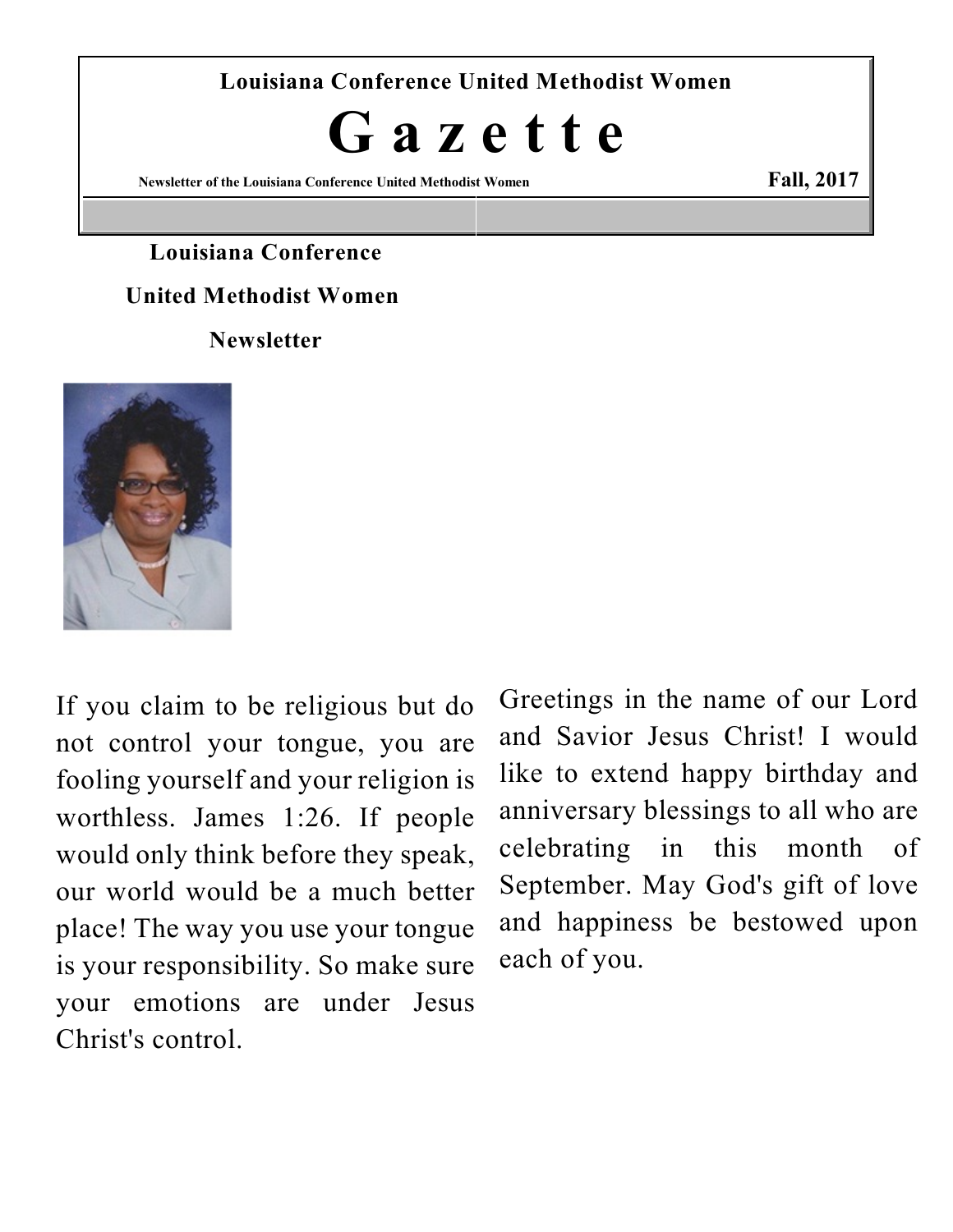Our Louisiana Conference UMW Annual Meeting is just around the corner. Our theme for this year is " Caring for our Father's World" Genesis 2:15. The host church will be 1st UMC, Bossier City. There is still time to register if you haven't already done so. More information along with the registration form can be found on our UMW website at www.umwla.org.

This year at Annual Meeting we will be highlighting two upcoming, exciting events: The 150th year anniversary celebration of UMW and our 2018 Assembly. Lots of information as well as slide shows and presentations will be a huge part of our meeting. You will not want to miss out on this, so please spread the word and get registered!

Don't forget to check out our new and improved UMW website. We're all doing a lot of Mission work and other activities in our Conferences, in our Districts and in our local units. I want to encourage you to

contact your communications chairperson and send in photos of your activities to be posted to the web site. Kudo's to all for the magnificent work that you are doing in UMW to 1st, honor God and 2nd, to make our Louisiana Conference United Methodist Women the best that God intends for it to be! See you in Bossier City!

With Love, Blessings and Peace

Marjorie S. Frankin

Louisiana Conference United Methodist Women President

**The Annual Meeting Conference UMW Leadership Team will meet on Thursday, October 12, 2017.**

**First United Methodist Church, Bossier City 201 John Wesley Boulevard Bossier City, Louisiana 71111 318-742-3823 Time and Details to be announced by Marjorie S. Franklin, President Louisiana Conference United Methodist Women**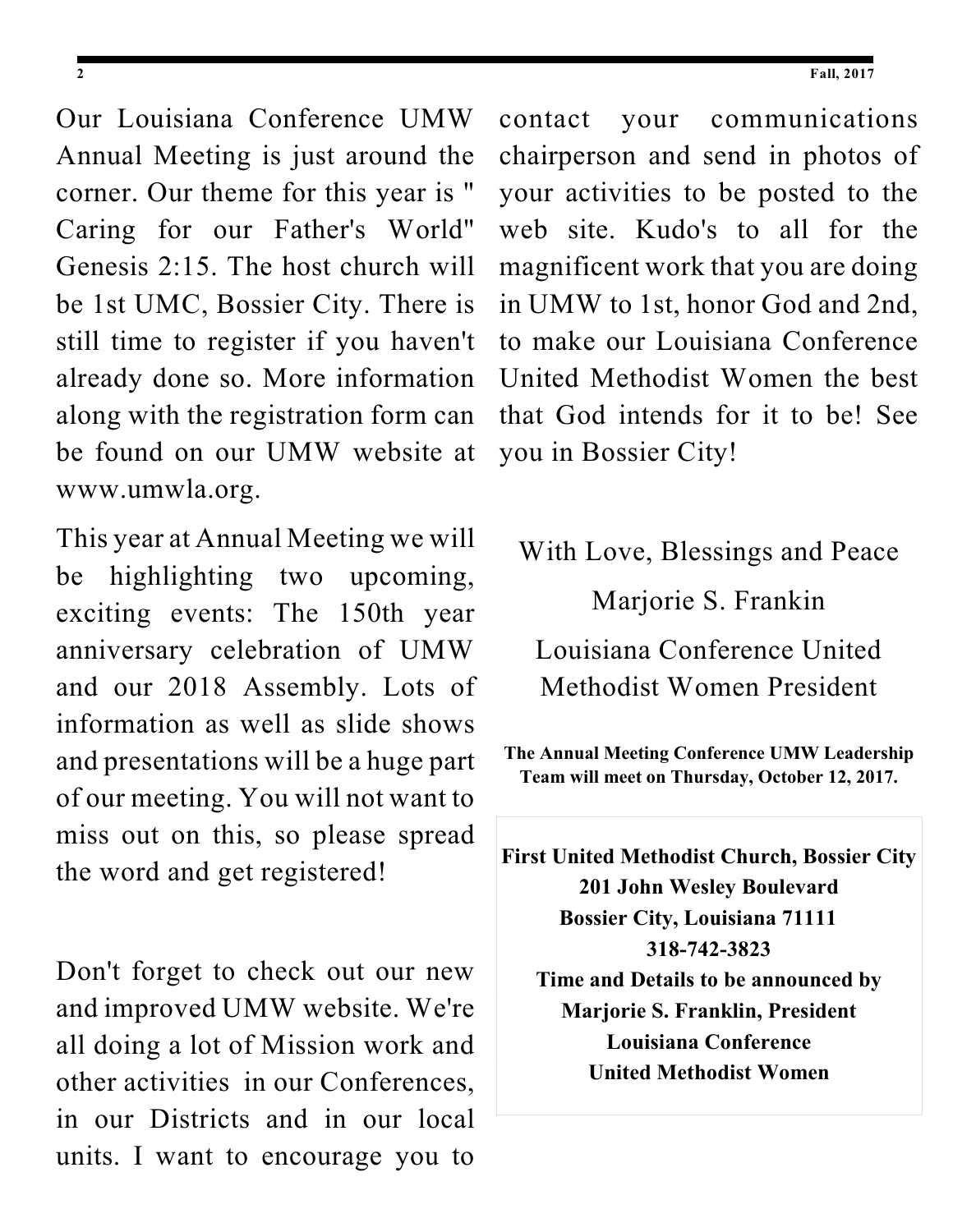# **Louisiana Conference United Methodist Women**

# **2017 Annual Meeting and Banquet Friday - Saturday, October 13-14, 2017**

# **Theme: "Caring for Our Father's World."**

**Scripture:**

**Genesis 2:15:**

**The Lord God took the man and put him in the Garden of Eden to work it and take care of it. (NIV)**

**Hosted by Shreveport District United Methodist Women**

**First United Methodist Church, Bossier City 201 John Wesley Boulevard Bossier City, Louisiana 71111 318-742-3823**

**~~ ~~ ~~**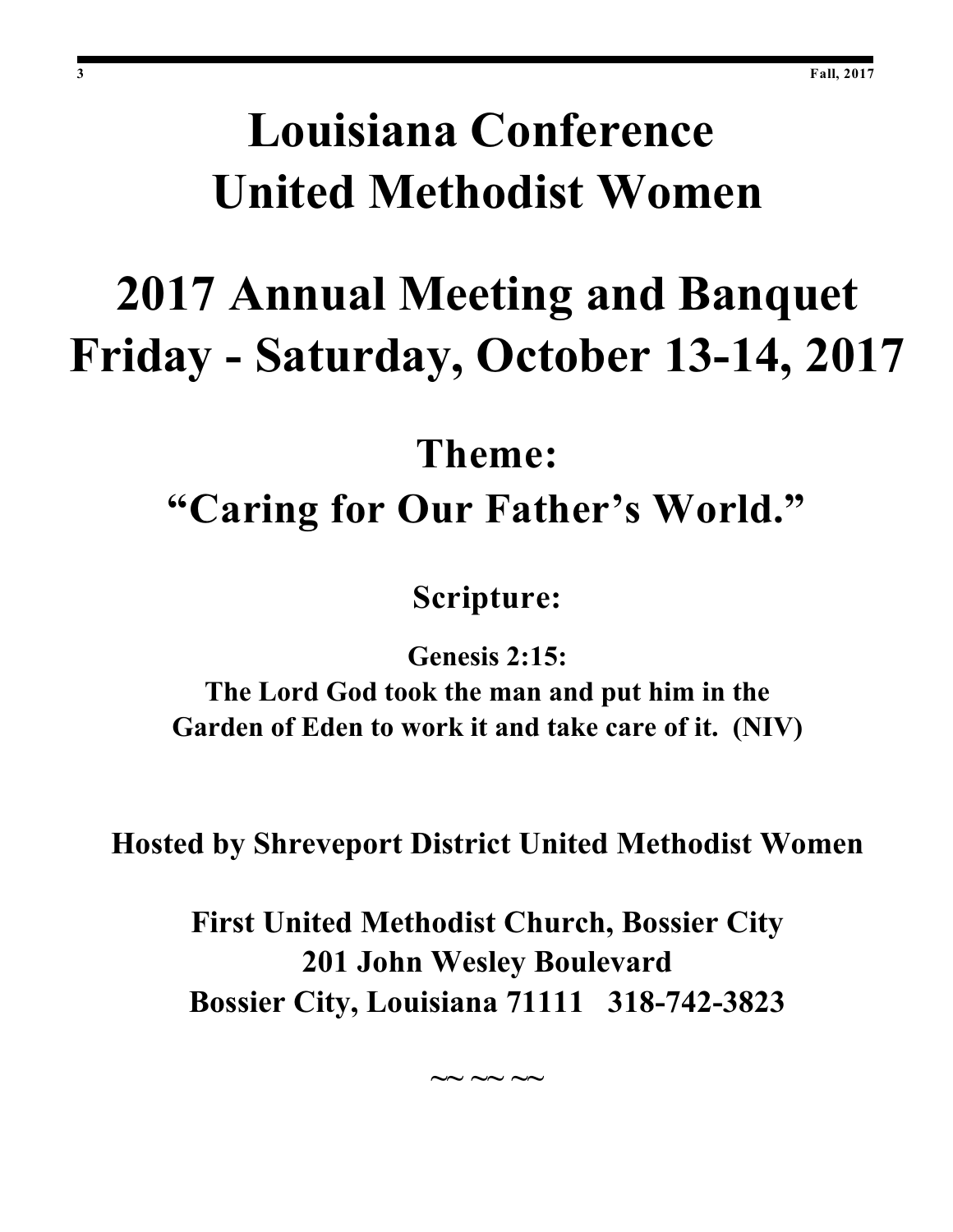*General Information*

#### **Thursday, October 12, 2017 Louisiana Conference UMW, Leadership Team Meeting**

First United Methodist Church, Bossier City, 201 John Wesley Boulevard Bossier City, Louisiana 71111 318-742-3823 TBA by Marjorie Franklin, President Louisiana Conference United Methodist Women

**Hotel Accommodations**: Please secure your hotel accommodations by the *Friday, September 22, 2017* Deadline. Hilton Garden Inn, 2015 Old Minden Road, Bossier City, Louisiana, 71111 318-759-1950 Ask for: Louisiana Conference UMW. (Parking Complimentary) Room: Standard Double, 2 Queen Beds; 2-4 persons per room. Rate: \$109.00 + 16% hotel tax.

#### **Friday-Saturday, October 13-14, 2017**

First United Methodist Church, Bossier City, 201 John Wesley Boulevard Bossier City, Louisiana 71111 318-742-3823

#### **Theme: "Caring for Our Father's World."**

Genesis 2:15: The Lord God took the man and put him in the Garden of Eden to work it and take care of it. (NIV)

#### **Friday, October 13, 2017**

First United Methodist Church, Bossier City 201 John Wesley Boulevard Bossier City, Louisiana 71111 318-742-3823

Registration 11:00 a.m. – 12:45 p.m.; Lunch 11:15 a.m.-12:45 p.m. Opening Session 1:00p.m., Church Sanctuary

#### **Banquet, Friday Evening**,

October 13, 2017, 6:30 p.m.-8:30 p.m. Hilton Garden Inn Banquet Room, 2015 Old Minden Road, Bossier City, Louisiana, 71111 Featured Speaker: Rachel L. Scott, Minister of Service and Outreach Noel Memorial United Methodist Church

#### **Saturday, October 14, 2017**

Registration / Breakfast, 8:00 a.m.-8:45 a.m. Business Session 9:00 a.m.-11:45 a.m., Service of Holy Communion, Meeting Adjourned. Lunch, Fellowship Hall / Brown Bag Pickup for Travelers.

**District Elected Leadership Training, (DELT)** will follow the close of the Annual Meeting, Estimated Time: 12:00 Noon-1:00 p.m.

> *Registration Form - http://umwla.org/UMWLA\_Forms.htm See Forms Download; Treasurer; Annual Meeting Registration Form*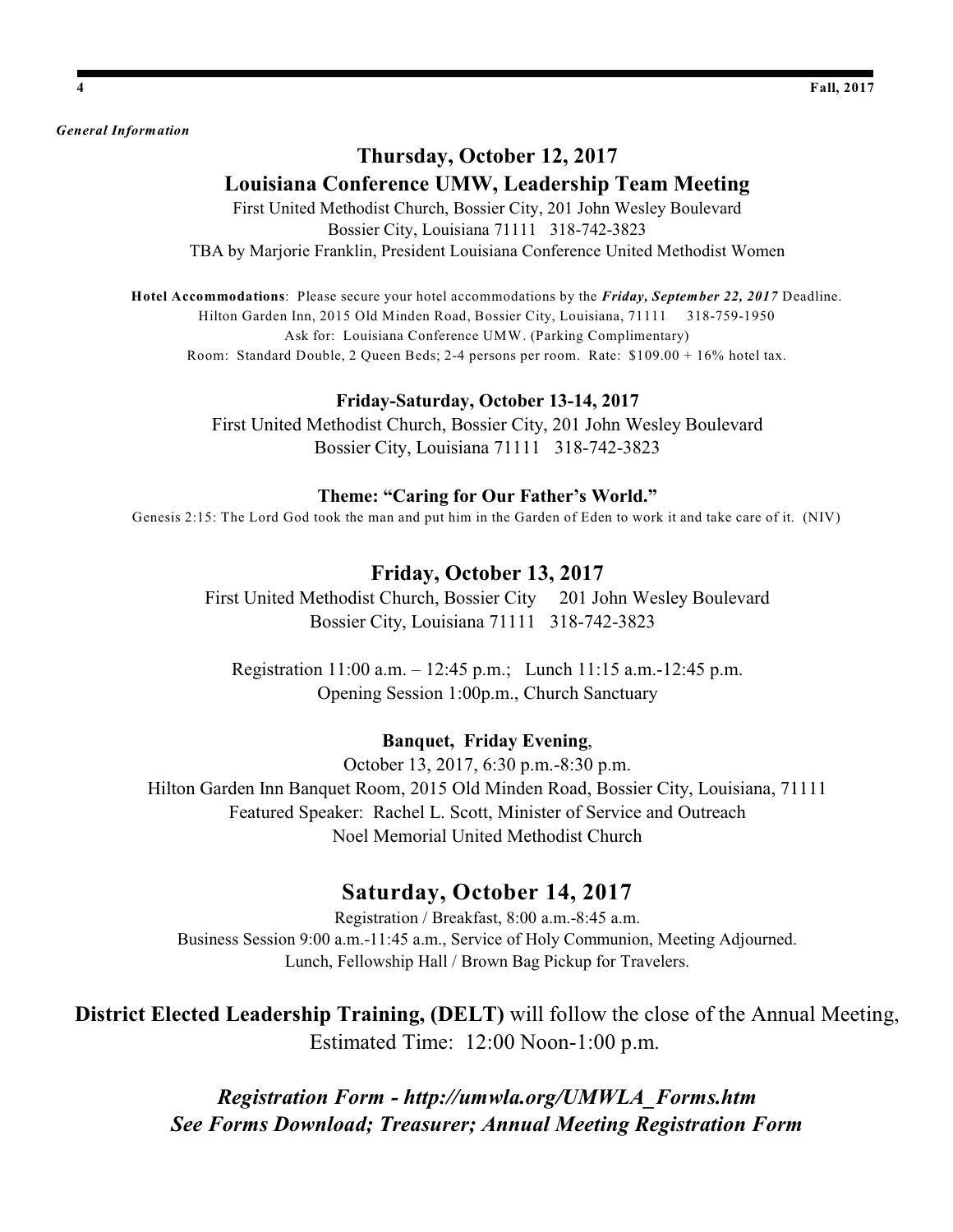### **Driving Directions to Annual Meeting**

*to First UMC, Bossier City and the Hilton Garden Inn Provided by Marilyn Turnley, Shreveport District UMW.*

From the south: I-49 N through Shreveport to merge with I-20 E; take exit 21, Old Minden Rd.; turn Right and go 1 block to John Wesley Blvd. for Bossier FUMC. The Hilton Hotel is back west 2 blocks on your right.

From North: Benton Rd or Hwy 3 S to Old Minden Rd. The Hilton Hotel will be on your left several blocks up and the BFUMC will be on your right on John Wesley Blvd. after passing under the over pass.

From the East: Go I-20 W. Merge onto Old Minden Rd.. Turn right for 1 block to BFUMC on John Wesley Blvd after turning R at stop light. Hilton Hotel is back west under the overpass for a total of 2 blocks on your right.

From the west: Take I-20 E and exit at exit 21 onto Old Minden Rd.and turn R for 1 block to John Wesley Blvd and Old Minden Rd. for BFUMC. The Hilton Hotel is on the right 2 block west on Old Minden Rd. from the church.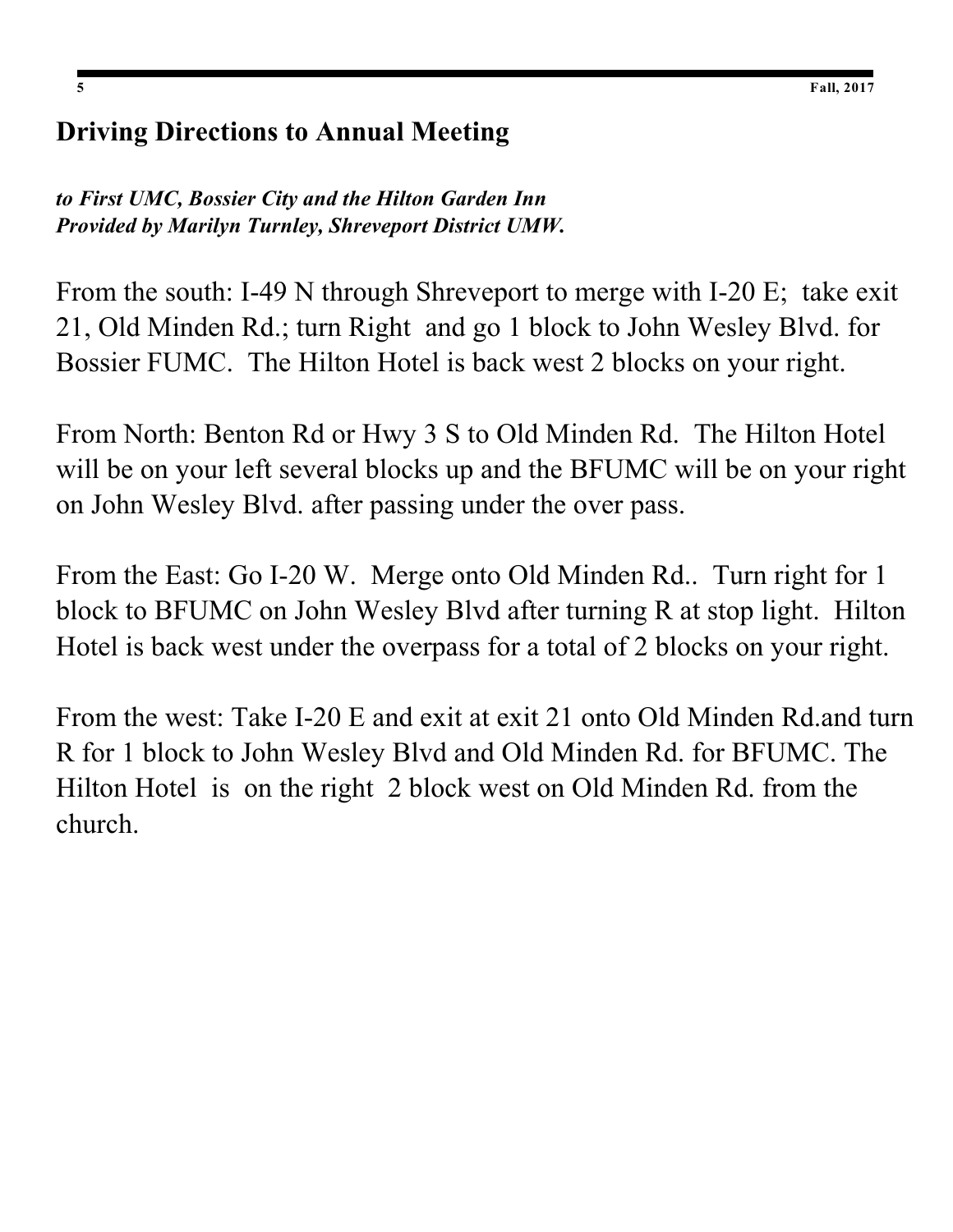# **Louisiana Conference United Methodist Women Report, Committee on Nominations**

# **Sandy DeCelle, Chair**

**Committee on Nominations**

### **2018 Slate of Conference Nominees**

| <b>Mission Coordinator for</b>                                                                                                                                |
|---------------------------------------------------------------------------------------------------------------------------------------------------------------|
| <b>Mission Coordinator for</b>                                                                                                                                |
| <b>Mission Coordinator for</b>                                                                                                                                |
|                                                                                                                                                               |
| Communications Coordinator 2018-2019 Margery Manuel, 2018-2019                                                                                                |
| Members, Committee on Nominations<br>Rose Wainwright, Acadiana 2018-2019<br>Lucendia Mulberry, Baton Rouge 2018-2019<br>Loretta Haskins, Shreveport 2018-2019 |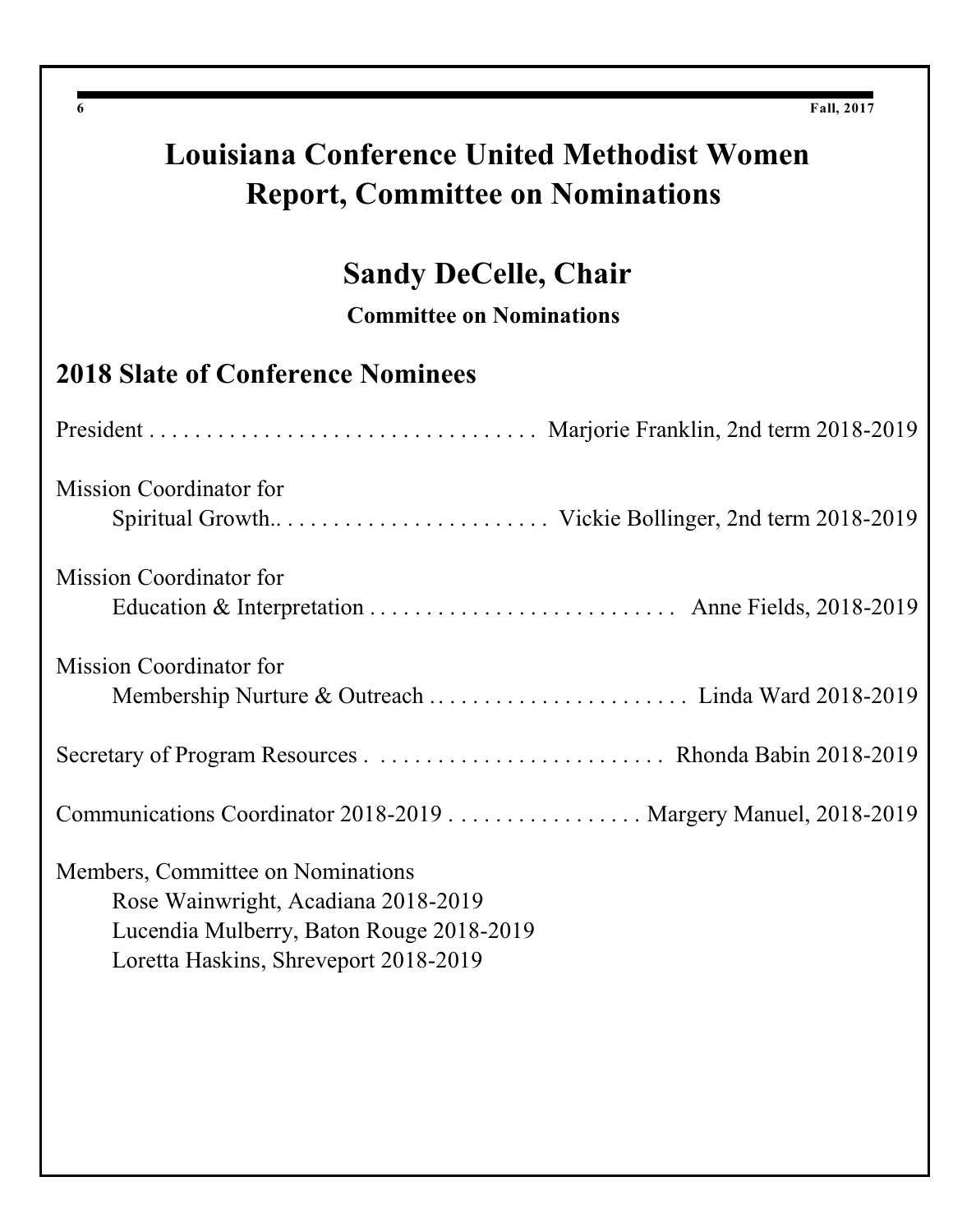## **Returning Officers 2018**

Members, Committee on Nominations Melinda Graham, Lake Charles Jeannie Clemons, New Orleans

## **Retiring Officers 2017**

# **Joyce Thibodeaux**

Eight Years of Service. Most recent service as the Mission Coordinator for Education & Interpretation.

# **Margery Manuel**

Four Years Serve. Recently serving as Mission Coordinator for Membership Nurture & Outreach; 2017 Mission u Dean.

# **Linda Ward**

One Year Service. Member, Committee on Nominations.

## **Rosa Robertson Watts**

Three Years Service. Member, Committee on Nominations.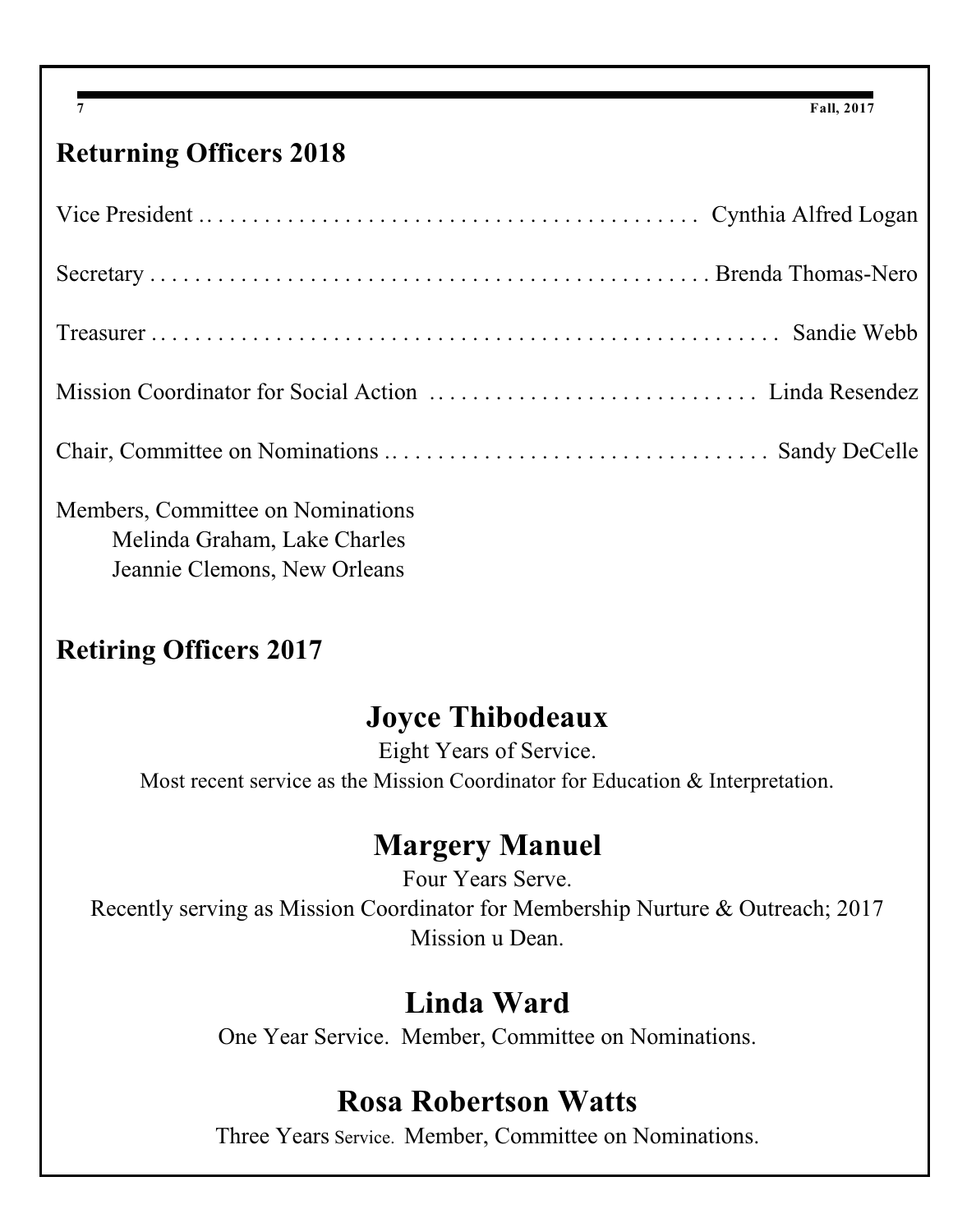### **2017 Conference UMW Mission u Concludes**

### **2017 District UMW Mini Mission u Events Begin**

Louisiana Conference United Methodist Women concluded the 2017 Mission u event; Theme, "Mission u: Education for the Transformation of the World," was held Wednesday - Saturday, July 19-22, 2017, The Wesley Center, Woodworth, Louisiana.

#### **Conference Mission u Study Leaders**

The 2017 Mission Studies included the Spiritual Growth study "Living as a Covenant Community," led by Rev. John Vining; the Geographic study "The Missionary Conferences of the United Methodist Church in the United States," led by Rev. Bernadine Johnson, Rev. Mollie McGee, Dolores Giles and Debbie Hancock; the Social Issue study "Climate Justice: Call to Hope and Action," led by Tremaine Riley; and the Youth study"InMission Together: A Youth Study on Missionary Conferences," led by Rev. Karli Pidgeon and Sabrina Short. Mission u also includes: Worship & singing, Interest Groups around current issues, Mission Projects, Audiovisual presentations, and Fellowship events.

This annual mission education event is an opportunity to study current issues impacting society and to grow in understanding of the mission of the church in the current world context. Louisiana Conference United MethodistWomen Mission u was coordinated by 2017 Mission u Dean, Margery Manuel; Assistant Mission u Dean, Lana P. Lathan and the Mission u Committee leadership. Joyce Thibodeaux, Louisiana Conference Mission Coordinator for Education & Interpretation coordinates the District Mini Mission u events. Marjorie Franklin is the President, Louisiana Conference United Methodist Women.

### **District Mini Mission u Events Have Now Concluded**

If you were unable to attend the Conference Mission u Event all is not lost. The round of District Mission u events will be held in August.

District Mini Mission u presents a one day overview introduction of the currentstudies and resources for district wide, local unit and church wide studies.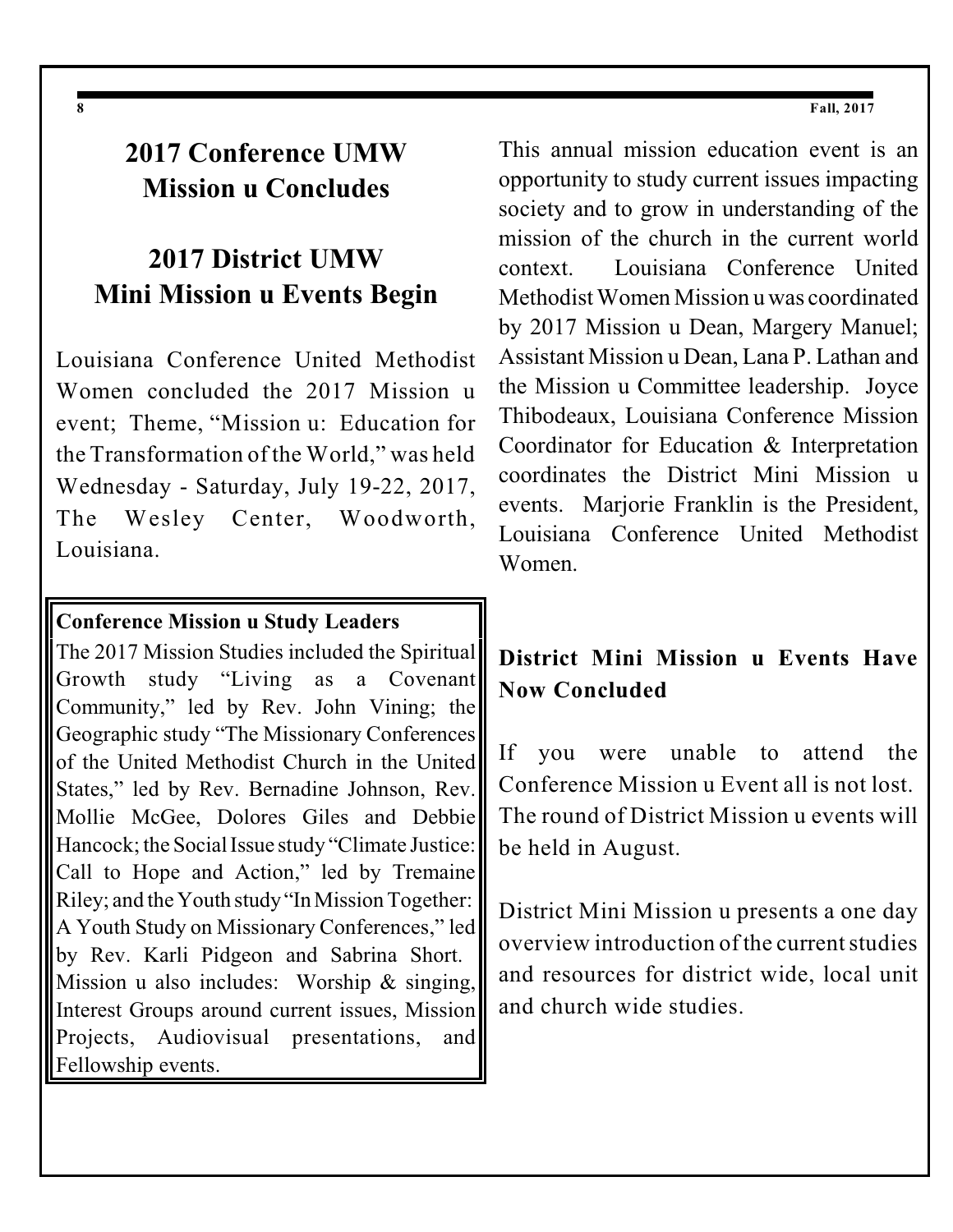District Mini Mission u events help begin preparation for planning Fall and Spring mission studies that lead to earning Bronze, Silver and Gold certificates of study and qualify units for Mission Today recognition.

The 2017 Mission Studies: Spiritual Growth, "Living as a Covenant Community," Geographic, "The Missionary Conferences of the United Methodist Church in the United States," Social Issue, "Climate Justice: Call to Hope and Action," and Youth study, "In Mission Together: A Youth Study on Missionary Conferences." Mini Mission u will also include the introduction of worship & singing, Interest Groups around current issues, Mission Projects, Audiovisual presentations, Fellowship and suggestions for actions coming out of the studies. Included is the schedule of District Mini Mission Events.

If you are unable to attend your own District Mini Mission u Event consider attending an event close by on a date more convenient. Prepare to make many UMW friends.

### **2017 District Mini Mission u Events**

**Acadiana District United Methodist Women** will hosts their annual District Mini Mission u on Saturday, August 26, 2017, 9:00 a.m., Registration and Breakfast Fellowship; 9:30 a.m.-12:00, Program; 12:15 p.m. Lunch and Video Resources Viewing, followed by Acadiana District Leadership Team Meeting. The host church will be McGowen Memorial UMC, 1315 Church Street, Jeanerette, Louisiana 70544. The officers and members of McGowen Memorial UMW will be the hostesses along with Host Minister, Rev. Susan C. Pugh. For further information please call Janell Ducrest, District Mission Coordinator for Education & Interpretation, 337-504-4480. Florence Cole is the Acadiana District United Methodist Women President.

**Baton Rouge District United Methodist Women** will hosts their annual District Mini Mission u on Saturday, August 19, 2017, 8:30 a.m. Registration; 9:30 a.m. - 11:30 program; Lunch; 12:00 - 1:00 p.m. The Host Church will be Broadmoor UMC, 10230 Mollylea Drive, Baton Rouge 70815 225-924-6269. Grace Oulton, District Mission Coordinator for Education  $&$  Interpretation will serve as the Mini Mission u Dean. Beverly Hammond, President and members of Broadmoor UMW will be hostesses. The Host Minister is Rev. Donnie Wilkinson. Julia Carnes is the Baton Rouge District United Methodist Women President.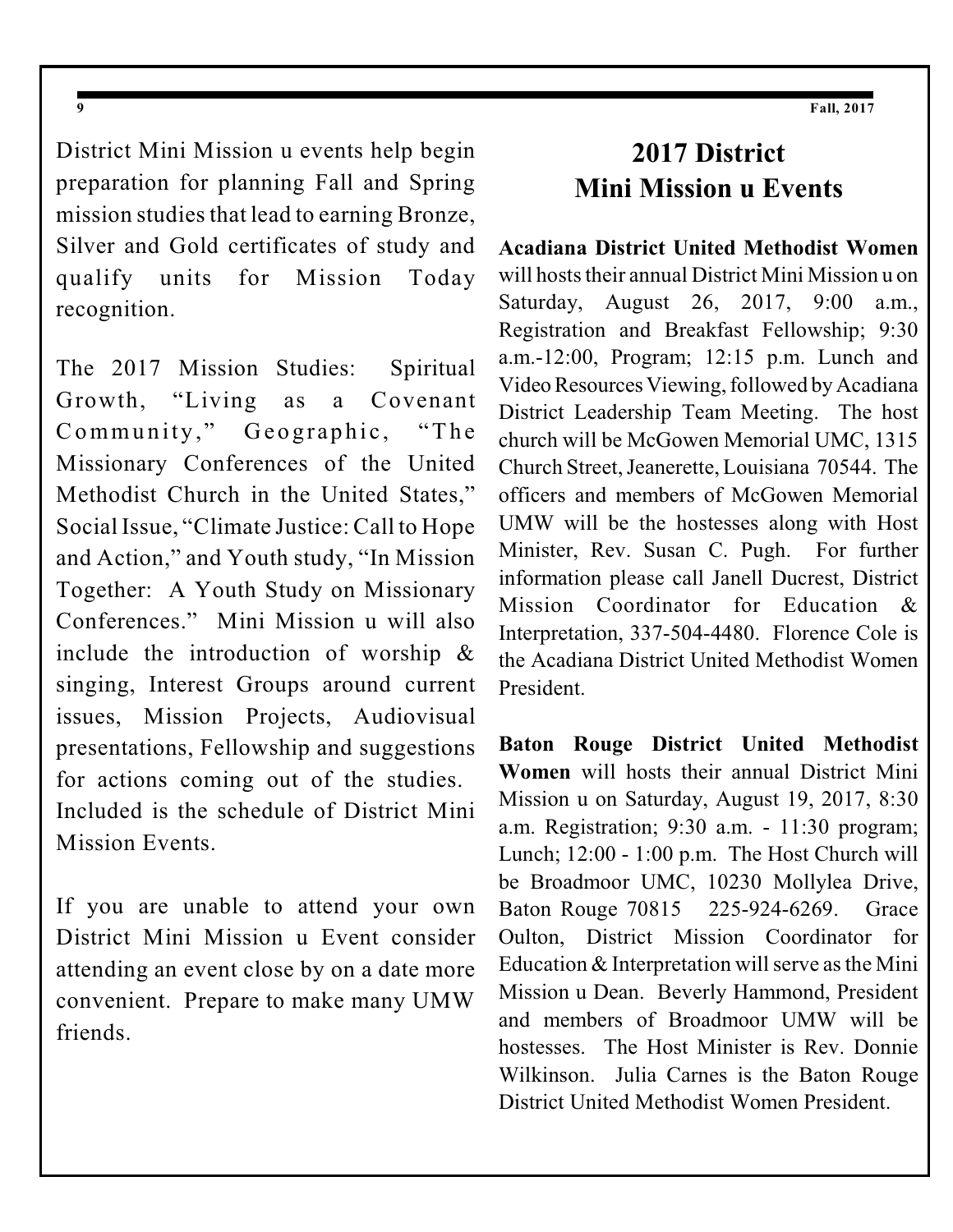**Lake Charles District United Methodist Women** will hosts two District Mini Mission u events: *Event I* on Sunday, August 20, 2017, 2:00 p.m. - 4:00 p.m. at Squyres Memorial, 13936 Hwy. 171 N, Longville 70652 337-725-6146, (P. O. Box 46, Ragley 70657-0046). The Featured studies: Living as a Covenant Community; Presenter, Rhonda Babin; and Missionary Conferences of the U.S., Presenters, Nell Hayes and Shirley McKee. The Hostesses will be Cathy Lou Green, President and the members of Squyres Memorial UMW featuring their traditional "Bundt Cake" Mini Mission u social. Host Minister is Rev. Jim Reid. Mini Mission u *Event II* will be on Sunday, September 10, 2017 2:00 p.m.-4:00 p.m. at First, Alexandria, 2727 Jackson St., Alexandria, LA 71301 318-443-5696. The Featured studies: Living as a Covenant Community; Presenter, Rev. Ashley McGuire; and Missionary Conferences of the U.S.; Presenter, Rhonda Babin. Plan to Enjoy Mini Mission u Fellowship. The Hostesses will be Jane Jackson, President and the members of First, Alexandria UMW. Rev Ashley McGuire and Rev Hannah Henderson, Host Ministers. Carolyn Langley, District Mission Coordinator for Education & Interpretation, will serve as District Mini Mission u Dean; for more information, contact Carolyn Langley at 337-855-7991 or 337-304-9610. Nancy McCulloch is the Lake Charles District United Methodist Women President.

**Monroe District United Methodist Women** will hosts the District Mini Mission u on Saturday, August 19, 2017, 9:30 Registration; 10:00 a.m. - 2:00 p.m. Program, Farmerville UMC, 300 Anthony St., Farmerville 71241 318-368-3840. Georgie Lee Roberson, District Mission coordinator for Education & Interpretation will serve as the Monroe Mini Mission u Dean; Juanita Cook, President and the members of Farmerville UMW will serve as hostesses; Rev. Henry M. Hamilton, Jr., Host Minister. Mary Robinson is the Monroe District United Methodist Women President/Vice President.

**New Orleans District United Methodist Women** will hosts the District Mini Mission u on Saturday, August 12, 2017, 8:00 a.m. Registration; 9:00 a.m. - 1:00 p.m., Program at Cornerstone UMC, 5276 Bullard Avenue, New Orleans 70128-3440 504-248-7998. Joann Taylor, District Mission coordinator for Education & Interpretation will serve as District Mini Mission u Dean assisted by the New Orleans District leadership team; Carol Tyson, Cornerstone UMW President and the members of Conerstone UMW will serve as hostesses; Rev. Karli D. Pidgeon, Host Minister. Doris Harry is the New Orleans District United Methodist Women President.

#### **10 Fall, 2017**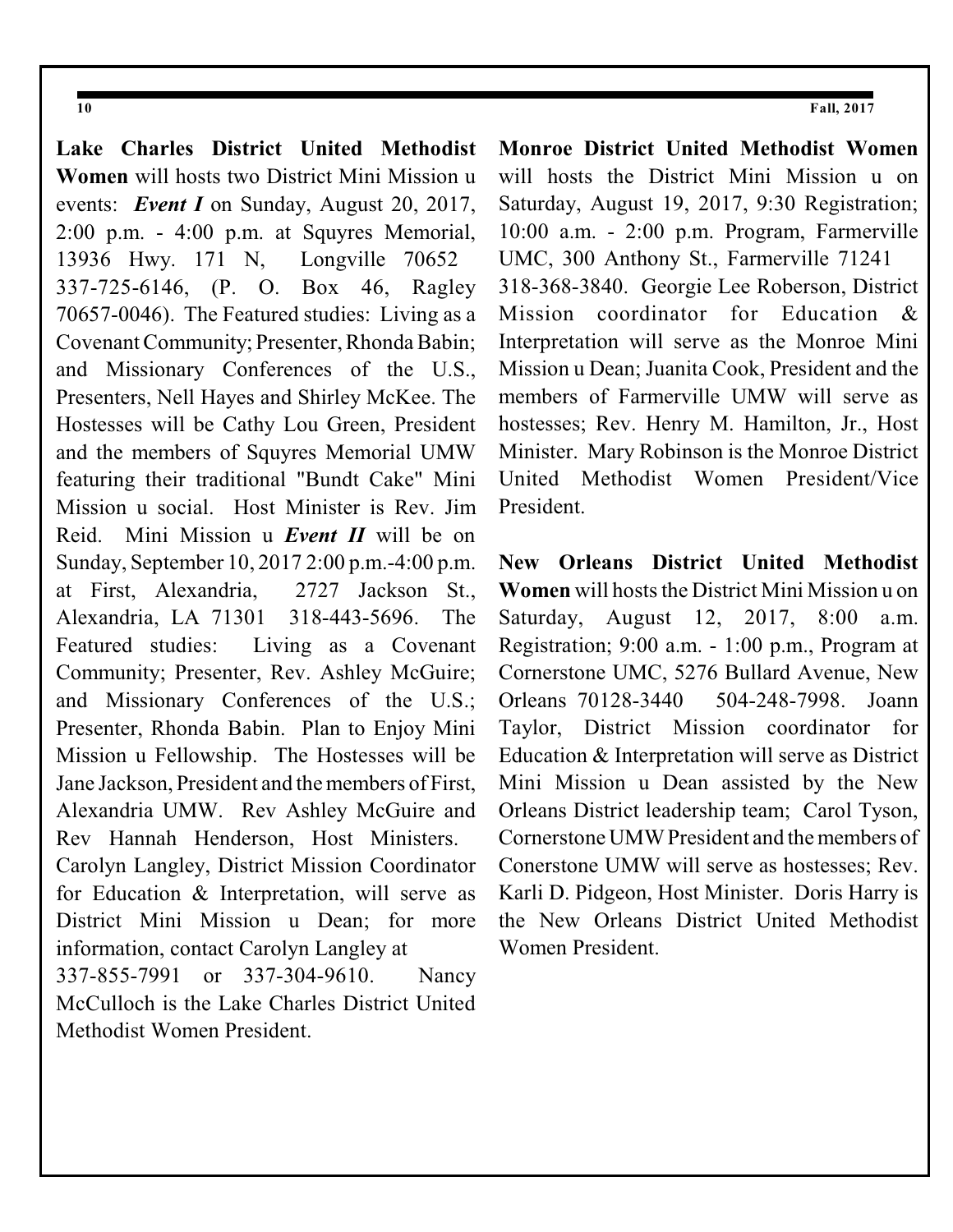### **Shreveport District United Methodist Women**

will hosts the District Mini Mission u on Saturday, August 19, 2017, 9:30 Registration; 10:00 a.m.-2:00 p.m. at Noel Memorial UMC, 520 Herndon St., Shreveport 71101-4702 318- 221-5207. Peggy Evans, District Mission Coordinator for Education & Interpretation will serve as the Mini Mission u event coordinator; Sondra Alexander, President and the members of Noel UMW will be hostesses; Rev. Elaine Burleigh, Host Minister. Shirley Payne is the Shreveport District United Methodist Women President.

### **Time to Share**

Please share pictures from conference and district events. We want to feature event photographs in the UMW Web Photo Gallery. Please include **picture** and **caption** submissions to Rita M. Parham at Rmp824@aol.com

## **2018 Conference UMW Mission u**

**Save the Dates: Wednesday - Saturday, July 25-28, 2018**

#### **Spiritual Growth**:

Seeking Health and Wholeness (Part 2)

#### **Geographic**:

The Missionary Conferences of the United Methodist Church

#### **Social Issue**:

**Adult**: What About Our Money **Youth**: What About Our Money

**Names of the studies may change during development**.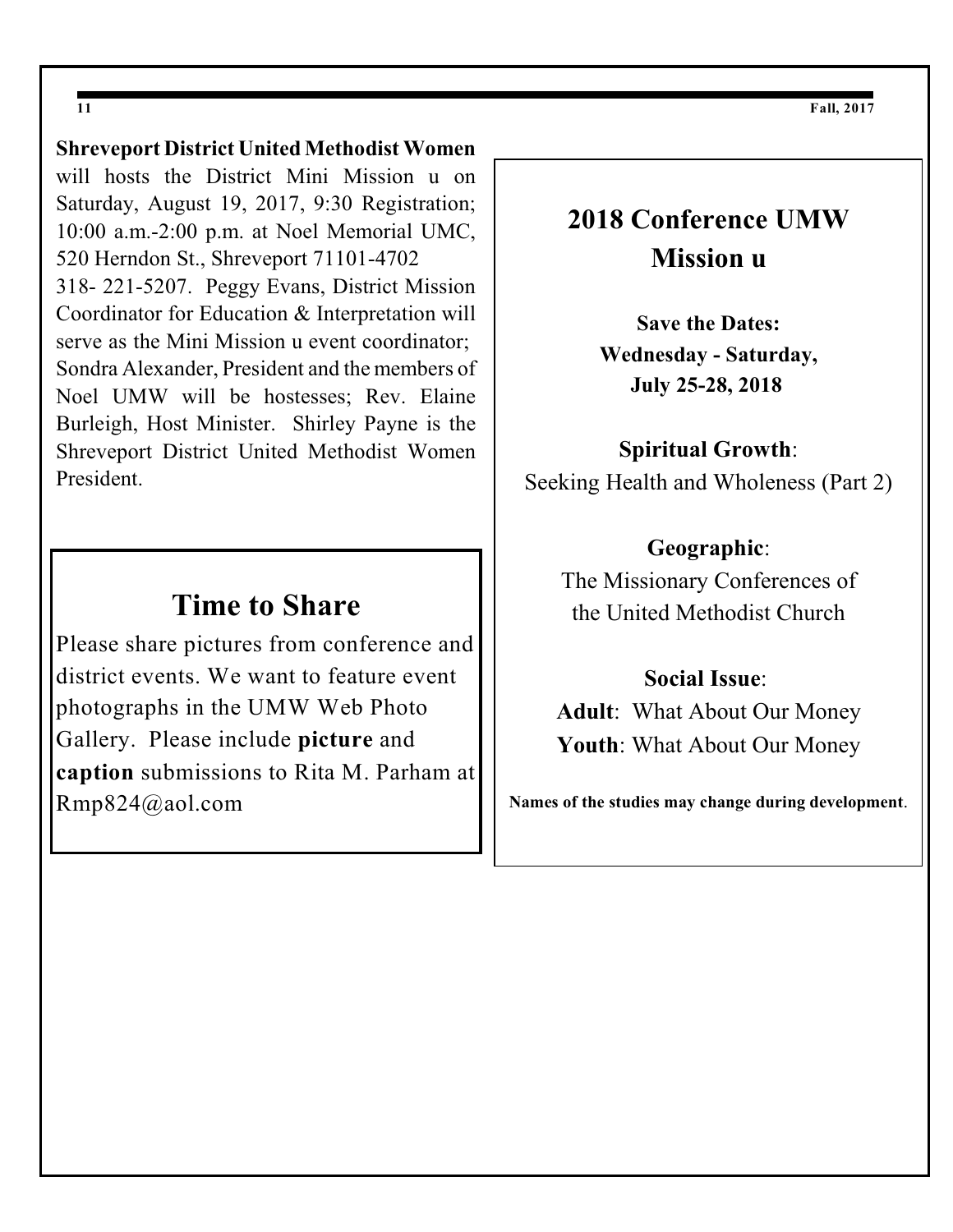

**WHEN**: May 18-20, 2018 **WHERE**: Greater Columbus Convention Center Columbus, OH

"The Power of Bold" will be the theme of the 19th quadrennial Assembly of United Methodist Women in Columbus, Ohio, May 18-20, 2018. This Assembly is particularly momentous in that it marks both the official celebration of the organization's 150th anniversary and a return to the location of the first Assembly in 1942. Throughout the action-filled weekend, participants will revisit the journey of Mary, who boldly risked safety and security to answer yes to God's call to service, and likewise affirm their own commitment to mission with women, children and youth as United Methodist Women in the 21st century.

#### **WHY SHOULD I ATTEND?**

Assembly 2018 will be a forum for United Methodist Women members, new friends and partners to gather, worship and learn about the needs of women, children and youth in the 21st century. We will be claiming our 150-year history as women who know how to organize and serve and are willing to be challenged to grow in our faith as we build deeper connections with one another, church leaders and partners in the work of justice for all God's children.

Assembly will offer an incredible personal faith journey through community building, training for action, and visioning a movement for the future. Bold and courageous ventures await us!

The 2018 Assembly website, http://www.UMWAssembly.org, officially launched in March, 2017 with regular updates on the event.

### **Early Registration for Assembly opens September 1, 2017.**

**How Can I Save For Assembly? Start Now:**

Add up the below amounts for your location and divide by 12 for a monthly savings amount. Now it doesn't seem so daunting. The unforgettable experience of Assembly will feel very worth it.

- \$295, the early bird registration fee. Available September 1, 2017 - November 30, 2017.
- \$330.00 After the November 30, 2017 deadline. Registration includes: Two healthy lunches for attendees.
- Hotels range from \$139 \$159 per night for up to 4 people – Double/Double.
- Travel expenses
- Meals: Breakfast and Dinners only Friday and Saturday; Breakfast – Sunday

Assembly is a great value at \$295 early registration fee. Few other faith-based conferences offer Worship/Plenariesinfused with music and performing arts, quality Workshops & riveting Town Hall Meetings with important leaders, Action opportunities and Experience Hall with educational immersion experiences for such a low fee.